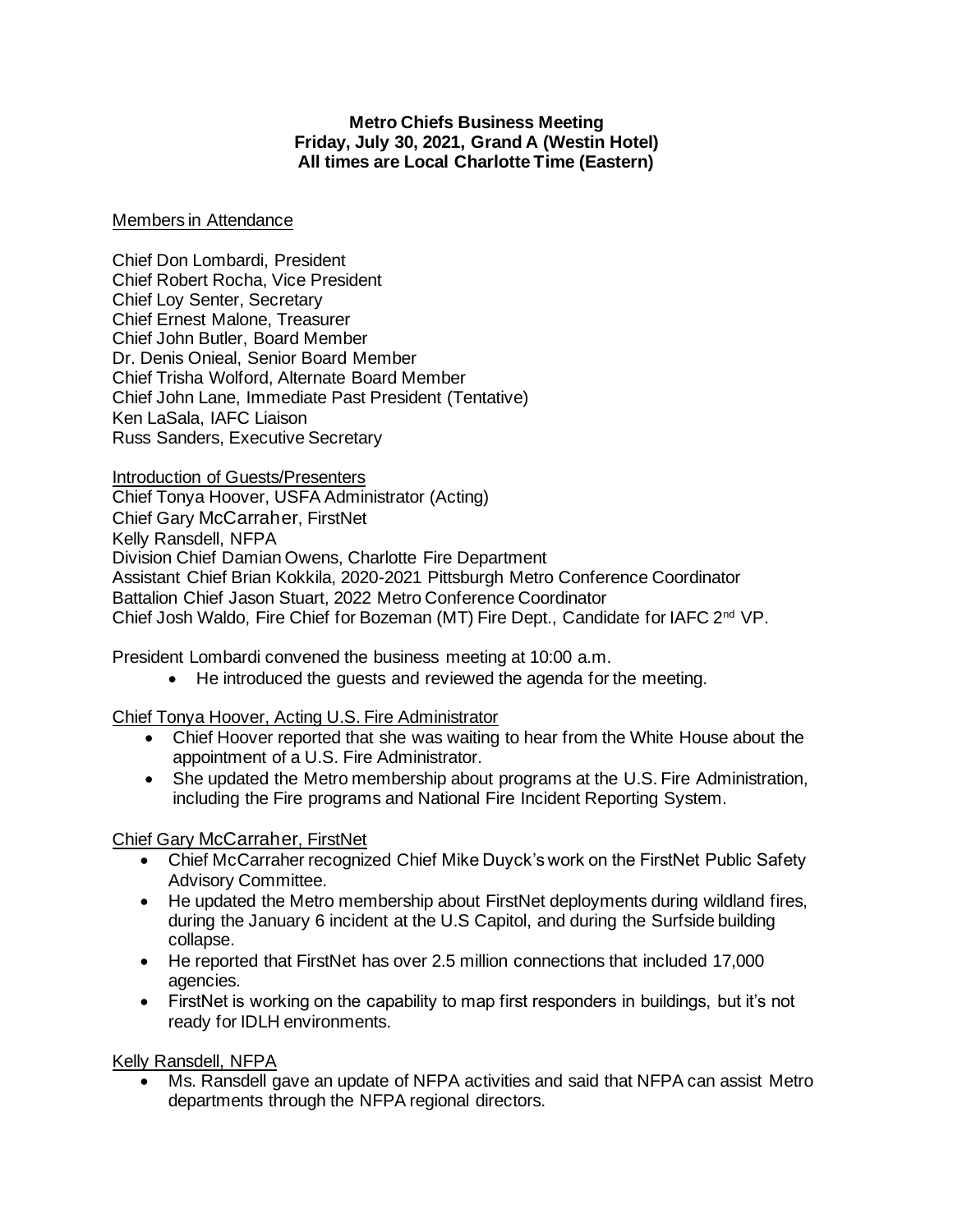Chief Gina Sweat, Memphis Fire Department

- Chief Sweat updated the Metro membership about the 2022 Metro Chiefs Conference, which will be held in Memphis.
- The Memphis Fire Department is working with the Pittsburgh conference team to transfer everything.

Division Chief Damian Owens, Charlotte Fire Department

• Chief Owens discussed the agenda for the Metro Chiefs' dinner on the evening of July 30.

Assistant Chief Brian Kokkila, 2020-2021 Pittsburgh Metro Conference Coordinator

- Chief Lombardi recognized Chief Kokkila for his work on the Metro Conferences in 2020 and 2021.
- Unfortunately, both conferences were canceled due to COVID-19.

Chief Josh Waldo, Fire Chief for Bozeman (MT) Fire Department

• Chief Waldo introduced himself as a candidate for IAFC  $2^{nd}$  Vice President.

# **Business Meeting**

President Lombardi convened the business meeting at 10:24 a.m.

• He asked the Metro members in attendance to introduce themselves.

## Approval of the May 10, 2021, Virtual Annual Business Meeting Minutes

President Lombardi asked for a motion to approve the previous meeting's minutes.

- They have been posted on the Metro Chiefs' website.
- *Motion to approve by Chief Ron Siarnicki, seconded by Chief James Clack, and unanimously agreed to.*

## President's Report

President Lombardi welcomed the Metro membership recognized that this meeting is the last official meeting for Chief Russ Sanders serving as Executive Secretary.

- He discussed a new NFPA program, Outthink Wildfire, which addresses the wildland fire issue.
	- $\circ$  He asked for a motion to approve a resolution supporting the NFPA's Out-think Wildfire.
	- o *Motion to approve by Chief Luther Fincher, seconded by Chief Duyck, and unanimously agreed to.*
- President Lombardi also updated the membership on the Metro education series.
	- $\circ$  The focus has been on virtual education, because the conference was canceled due to COVID-19.
	- $\circ$  The educational series has discussed COVID-19 response and the economic ramifications of the pandemic; Diversity, Equity, and Inclusion (DEI) initiatives; a discussion with IAFF General President Ed Kelly; and an update on the building collapse at Surfside, Florida.
- President Lombardi also updated the membership on a DEI project.
	- $\circ$  He is working with Dr. Jennifer Taylor.
	- o He will re-send a survey to Metro members.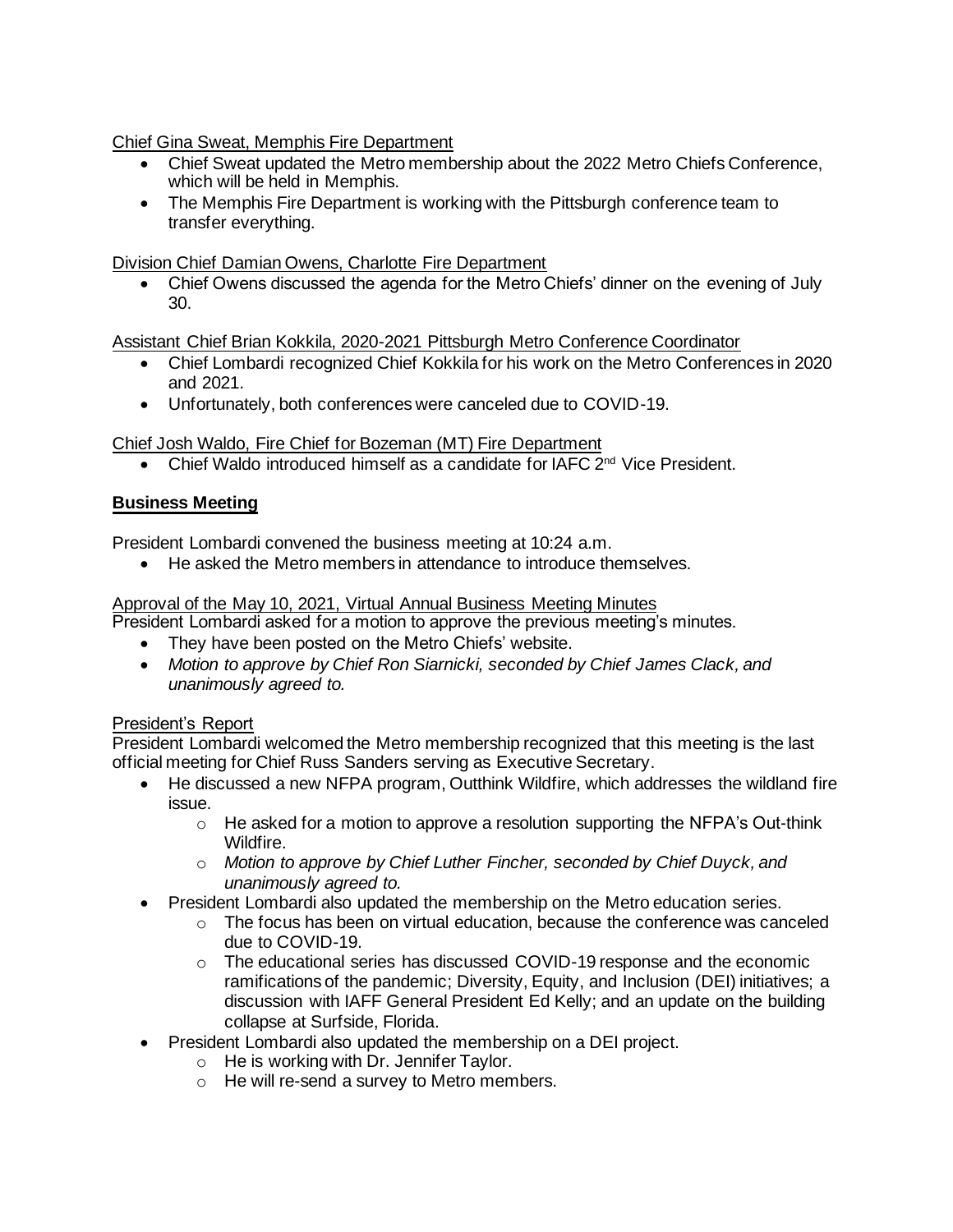- $\circ$  He is working with Dr. Taylor to develop a scholarly article about DEI and the fire & emergency service.
- o He wants to develop training and a base/platform for DEI in the Metro fire & emergency service.
- Vice President Rocha reported that the Memphis educational program would create a work product on DEI with inputs from the Metro Chiefs.
- Alternate Board Member Wolford said that she was collecting data and doing research on DEI.
	- o She is focusing not just on race or gender, but also different idea structures and the societal cultural shift of beliefs.
- Treasurer Malone said that DEI should be embedded in the culture of an organization.
- President Lombardi also reported that he met with IAFF General President Ed Kelly.
	- o He talked to General President Kelly and how to build relationships for the future.
	- o He will discuss the Labor-Management Alliance in the future.

# Vice President's Report

Vice President Rocha reported that the Metro Chiefs have been conducting business through the executive board.

- He thanked President Lombardi and Executive Secretary Sanders for their work on the virtual education session.
- He also discussed the increase in Metro membership to 298 members.
	- o He thanked Secretary Senter, Senior Board Member Onieal and Mr. LaSala for their work on this recruitment campaign
- Vice President Rocha said that he is working on the educational program for the 2022 Memphis conference.
	- o He is working with Assistant Chief Kwame Cooper, Los Angeles Fire Department, on a DEI class.
	- o If Metro Chiefs have recommendations for the educational program, please contact Vice President Rocha.
- Vice President Rocha intends to attend the Urban Fire Forum, the Metro Winter Board meeting, and the meeting with the IAFF leadership.
- Vice President Rocha also highlighted the Metro Chiefs' outreach to the Mexican Fire Chiefs association.

## Secretary's Report

Secretary Senter reported that the Metro Chiefs have 146 Metro Chiefs and 153 Senior members.

- Since the Metro business meeting in May, the Metro Chiefs added three new members:
	- o Michael Washington, Cincinnati (OH) Fire Department
	- o Douglas Schrage, Anchorage (AK) Fire Department
	- o Aaron Lipski, Milwaukee (WI) Fire Department
- We also invited:
	- o Barbara Tripp, Tampa (FL) Fire-Rescue
	- o Andrew Zvanitajs, Vaughan (ON) Fire and Rescue Service
- The Metro Chiefs are working with IAFC staff to send out an updated Metro roster by September.

## Treasurer's Report

Treasurer Malone reported on Metro finances.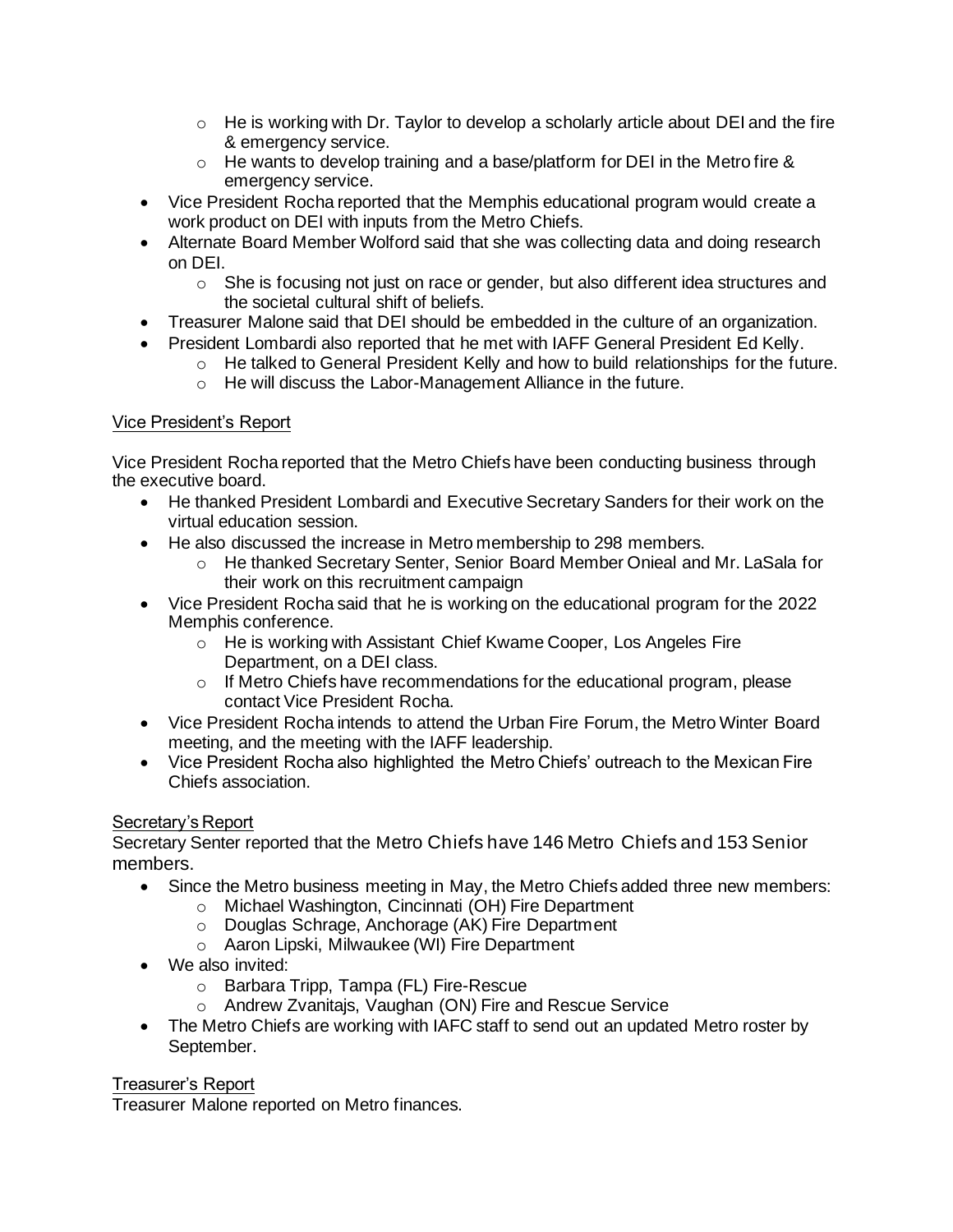- For 2020, the Metro Chiefs had a preliminary carryover balance of \$814,881.
- For the first half of 2021, the Metro Chiefs had revenue totaling \$121,250 and expenses totaling \$12,385, which resulted in a balance of \$923,746.
- Chief Otto Drozd made a motion to accept the Metro Treasurer's report, which was seconded by Chief Johnson, and unanimously agreed to.

## Board Member's Report

Board Member Butler reported that he attended the virtual CFAI meetings.

• He also covered national media calls about the urban search and rescue response to the building collapse in Surfside, Florida with Chief Dave Downey.

## Senior Board Member's Report

Senior Board Member Onieal discussed his retirement from USFA and the appointment of Chief Hoover as the Deputy U.S. Fire Administrator and Eriks Gabliks as the new Superintendent of the National Fire Academy.

- Senior Board Member Onieal also recognized President Lombardi for this leadership and Vice President Rocha, Executive Secretary Sanders, and Mr. LaSala for the successful membership recruitment campaign.
- He recognized Executive Secretary Sanders for all his work for the Metro Chiefs.
- He also discussed DEI issues.

## Alternate Board Member's Report

Alternate Board Member Wolford said that she's willing to help Metro members and encouraged them to contact her.

#### Immediate Past President's Report

Immediate Past President Lane expressed his regret that he was unable to attend the meeting due to COVID-19 restrictions.

- He said that he virtually attended the International Cities Conference in Mississauga, Ontario on May 27-28.
- He also participated in the Metro educational sessions, which he thought were excellent.
- He is looking forward to the 2023 World Fire and Police Games in Winnipeg.

## IAFC Liaison's Report

Mr. LaSala gave an update on pending legislation in Congress.

- He thanked former U.S. Fire Administrator, G. Keith Bryant, for his leadership during the COVID-19 pandemic.
- He also recognized PCG as the sponsor of the Metro Chiefs' lunch.

## Executive Secretary's Report

Executive Secretary Sanders discussed two issues.

- *Metro-FEU MOU:* Update: All E-Board members have a copy of the draft MOU.
- *Global Fire Service Leadership Alliance*: Executive Secretary Sanders is working with Australian and European contacts to resurrect the GFSLA.

## **Committee Reports**

NG911